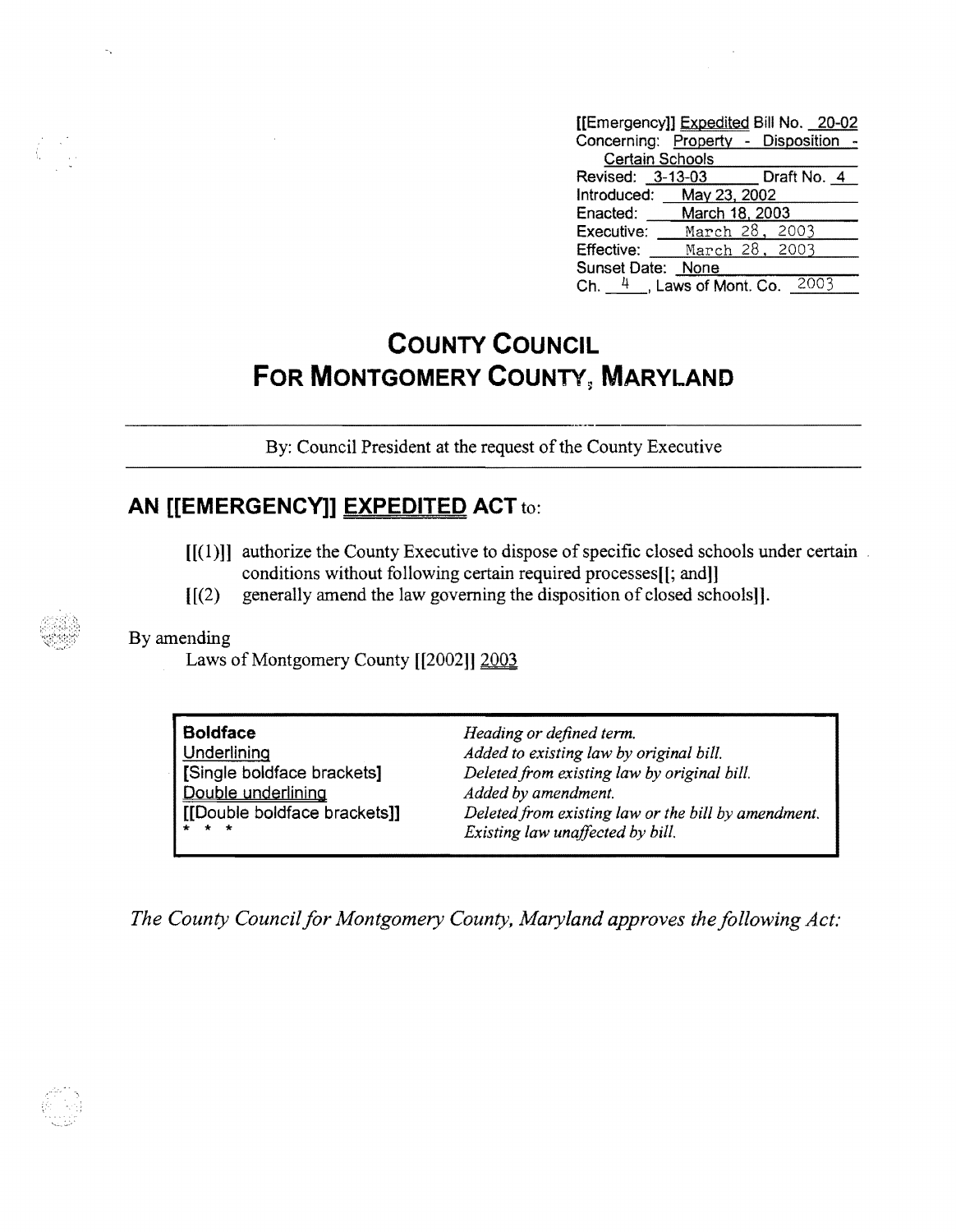$\sim$ 

er<br>Nors

| $\mathbf{1}$ |     |                                   | The Laws of Montgomery County [[2002]] 2003 are amended as follows:         |
|--------------|-----|-----------------------------------|-----------------------------------------------------------------------------|
| 2            | (a) |                                   | <u>Notwithstanding [[any provision]] those provisions of County Code</u>    |
| 3            |     |                                   | <u>Section 11B-45 or Regulation 4-99AM referred to in subsection (b) to</u> |
| 4            |     |                                   | the contrary, the County Executive may contract with the Yeshiva            |
| 5            |     |                                   | <u>High School of Greater Washington, Inc. to:</u>                          |
| 6            |     | $\Omega$                          | modify an existing lease-purchase agreement for the former                  |
| 7            |     |                                   | <u>Belt Junior High School to allow the County to reacquire that</u>        |
| 8            |     |                                   | school and transfer it to Montgomery County Public Schools                  |
| 9            |     |                                   | for public educational uses; and                                            |
| 10           |     | (2)                               | at the same time enter into a lease agreement for the former                |
| 11           |     |                                   | <u>Montgomery Hills Junior High School that would allow</u>                 |
| 12           |     |                                   | <u>Yeshiva High School of Greater Washington, Inc. to lease and</u>         |
| 13           |     |                                   | <u>occupy that school after the County has made certain</u>                 |
| 14           |     |                                   | improvements to it.                                                         |
| 15           | (b) |                                   | Any agreement authorized by subsection (a) may:                             |
| 16           |     | (1)                               | be adopted without following the reuse process in sections 4.1              |
| 17           |     |                                   | through $4.7$ of Regulation $4-99AM$ ;                                      |
| 18           |     | (2)                               | have a longer term and greater notice of termination than                   |
| 19           |     |                                   | required by section 6 of Regulation 4-99AM;                                 |
| 20           |     | (3)                               | limit community use of interior spaces as necessary to provide              |
| 21           |     |                                   | the lessee adequate security;                                               |
| 22           |     | (4)                               | allow the lessee to make certain minor capital improvements                 |
| 23           |     |                                   | without County approval, and conform the rent credit                        |
| 24           |     |                                   | provisions accordingly; and                                                 |
| 25           |     | (5)                               | modify the capital improvement reimbursement provisions of                  |
| 26           |     |                                   | section 6.9 of Regulation 4-99AM.                                           |
| 27           |     | $[(\underline{b})] \underline{c}$ | Any agreement authorized by subsection (a) must:                            |

 $\bar{z}$ 

 $\hat{\mathcal{Z}}_{\mathbf{a}}$